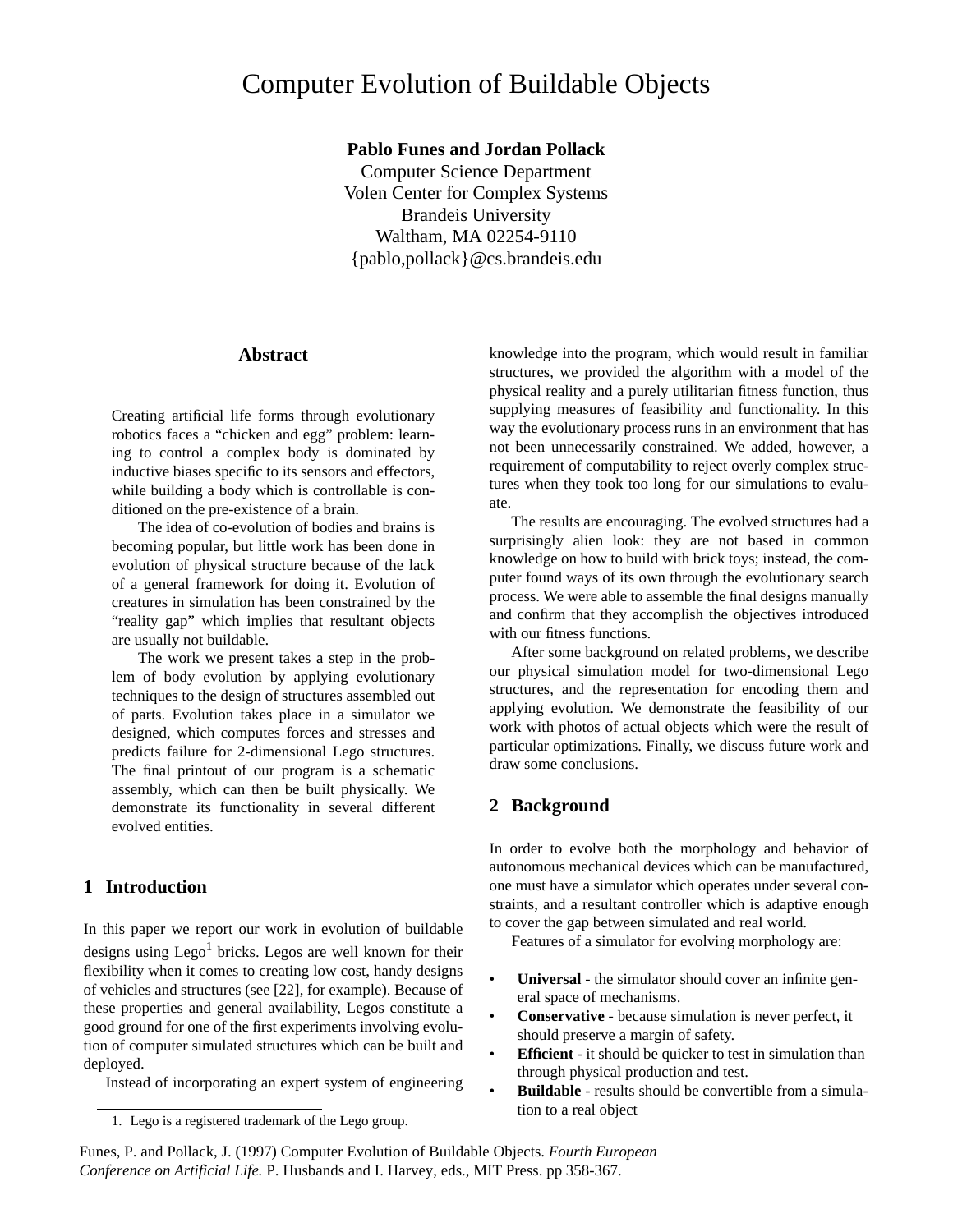There are several fields which bear on this question of physical simulation, including qualitative physics and structural mechanics, computer graphics, evolutionary design and robotics.

# *2.1 Qualitative Physics*

Qualitative Physics is the subfield of AI which deals with mechanical and physical knowledge representation. It starts with a logical representation of a mechanism, such as a Heat Pump [7] or a String [8], and produces simulations, or envisionments, of the future behavior of the mechanism. QP has not to our knowledge been used as the simulator in an evolutionary design system.

#### *2.2 Computer Graphics.*

The work of Karl Sims [19], [20] was seminal in the fields of evolutionary computation and artificial life. Following the work of Ngo and Marks [16], Sims evolved virtual creatures that have both physical architecture and control programs created by an evolutionary computation process.

Despite their beautiful realism, Sims' organisms are far from real. His simulations do not consider the mechanical feasibility of the articulations between different parts, which in fact overlap each other at the joints, nor the existence of real world mechanisms that could produce the forces responsible for their movements.



**fig. 1.** Distribution of material for a piece that optimizes weight and stiffness. From Chapman, Saitou and Jakiela [3]. (Reproduced with permission). This strange shape looks like a distant relative of our evolved Lego objects.

# *2.3 Structural Mechanics/Structural Topology*

The engineering field of structural mechanics is based on methods, such as finite element modelling [23] to construct computable models of continuous materials by approximating them with discrete networks. These tools are in broad use in the engineering community, carefully supervised and oriented towards particular product designs, and are often quite computationally intensive. Applications of genetic algorithms to structural topology optimization ([3], [18]) are related to our work. This type of application uses genetic algorithms as a search tool to optimize a shape under clearly defined preconditions. The GA is required, for example, to simultaneously maximize the stiffness and minimize the weight of a piece subject to external loads (fig. 1.).

# *2.4 Evolutionary Design*

Evolutionary Design, that is, the utilization of evolutionary computation techniques for industrial design, is a new research area where Peter Bentley's Ph.D. Thesis [2] is ground-breaking work. Bentley uses a GA to evolve shapes for solid objects directed by multiple fitness measures. His evolved designs include tables, prisms, even vehicle profiles.

Bentley's search algorithms use combinations of fitness measures ("Size", "Mass", "No Fragmentation", "Flat Upper Surface", "Supportiveness", etc.) that include some physical constraints, like center of mass positioning or total weight. Lacking a more complete physical model, he relies on specific measures to guide evolution in each case.

# *2.5 Evolutionary Robotics*

Many researchers are working today on the evolution of control software for real robots. Evolutionary Robotics has become a field on its own [15]. Some rely on carefully designed simulations [4], while others apply evolution directly in the real robot [6]. Hybrid techniques [13] are a mixture of the two.

Lund, Hallam and Lee [11], [14] have evolved in simulation both a robot control program and some parameters of its physical body (sensor number and positioning, body size, etc.). Their last paper [14] addresses the possibility of coevolving a robot controller and auditory morphology for the task of (cricket) phonotaxis. They contemplate the possibility of designing a Lego robot simulator.

# **3 The Physical Model**

The resistance of the plastic material (ABS-acrylonitrile butadiene styrene) of Lego bricks far surpasses the force necessary to either join two of them together or break their unions. This makes it possible to design a model that ignores the resistance of the material and evaluates the strain forces over a group of bricks only at their union areas. If a Lego structure fails, it will generally do so at the joints, but the actual bricks will not be damaged.

This characteristic of Lego structures makes their discretization for modelling an obvious step. Instead of imposing an artificial mesh for simulation purposes only —as in finite elements, for example— these structures are already made of relatively large discrete units.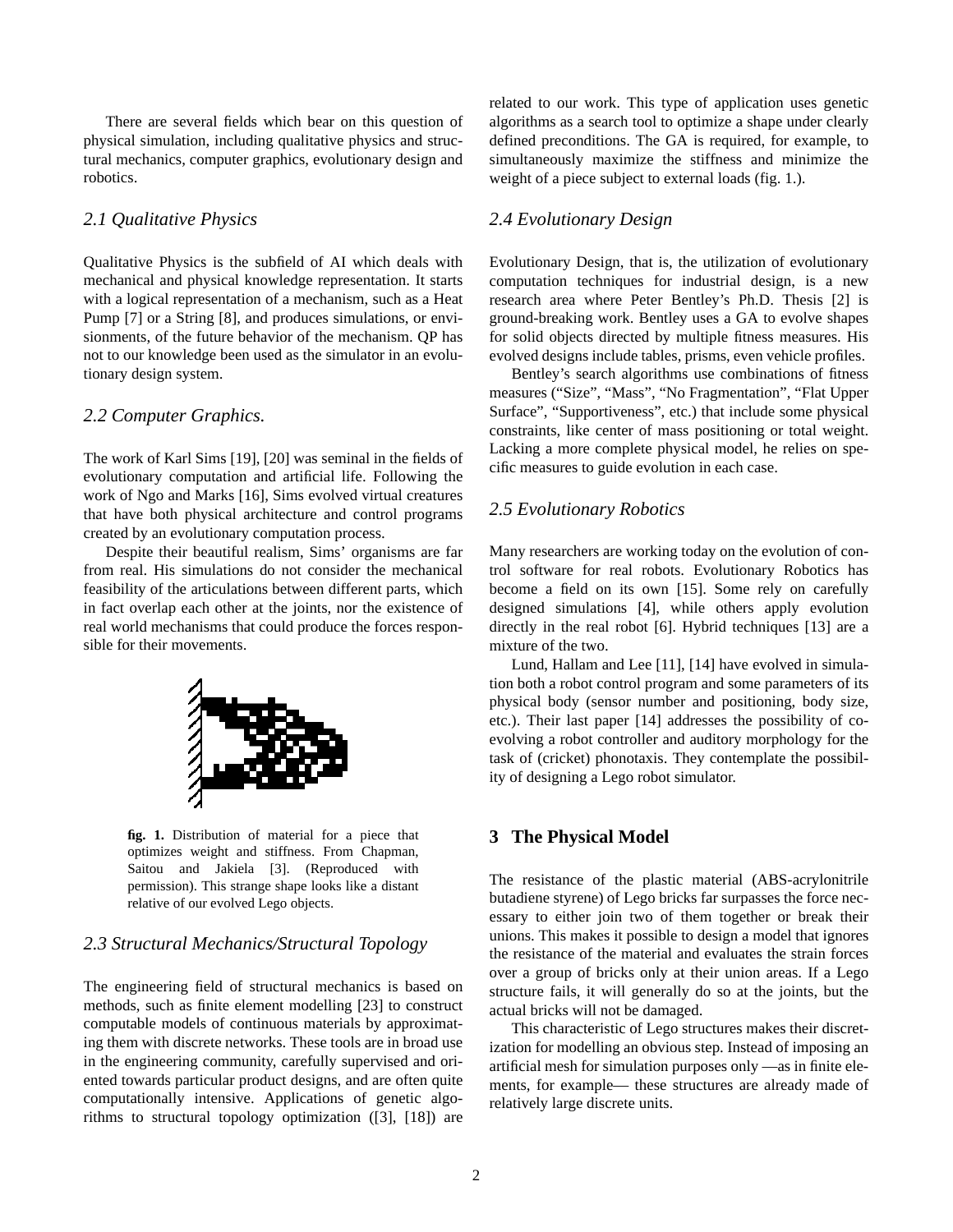#### *3.1 Description of the model*

Based on elementary statics of rigid bodies, our model considers the union between two bricks as a rigid joint between the centers of mass of each one, located at the center of the actual area of contact between them (fig. 2.). This joint has a measurable torque capacity. That is, more than a certain amount of force applied at a certain distance from the joint will break the two bricks apart. The fundamental assumption of our model is this idealization of the union of two Lego bricks together.



**fig. 2.** A support model for three Lego bricks.



**fig. 3.** The family of Lego bricks used in our experiments: Sizes 1x4, 1x6, 1x8, 1x10, 1x12 and 1x16.

Only two-dimensional systems of forces have been considered so far. Using the family of Lego bricks of width 1 available in our lab (fig. 3.) we can consider complex 2 dimensional combinations of bricks and model them as a superimposed system of point masses joined together with a network of rigid joints (fig. 9.).

We have measured the resistance of such joints to external forces and torques and simplified the model to consider only rotational forces being applied at the joint. The resistance to forces other than torques is considered infinite. Our measurements indicate that even the weakest type of joint

can support a relatively big load when it is applied radially only, with zero torque. Our next generation simulator will probably incorporate these forces for an improved model.

Table 1. summarizes our measures of the torque capacities of the Lego joints we use.

| Joint<br>size(knobs) | Approximate torque<br>capacity<br>$(N-m \times 10^{-6})$ |
|----------------------|----------------------------------------------------------|
| 1                    | 10.4                                                     |
| $\overline{2}$       | 50.2                                                     |
| 3                    | 89.6                                                     |
| 4                    | 157.3                                                    |
| 5                    | 281.6                                                    |
| 6                    | 339.2                                                    |
|                      | 364.5                                                    |

Table 1. Estimated minimal torque capacities of the basic types of joints

These measures are relative: They vary from one brick to another, and by undetermined factors such as temperature, humidity, aging, etc. The table shown reflects an attempt at taking a conservative measure: The number we need to use is the minimum that any Lego union of certain characteristics is guaranteed to support and not, for example, the average.

In our simulations we used the conservative figures above and additionally set the gravitational constant to 1.2 times its actual value – thus allowing for an extra 20% error margin.

Our model of 'rigid' joint means it will exert any reaction torque necessary to avoid breaking, up to a certain limit. All we are using is this concept of a *maximum* load. In a stable system, the actual torque being exerted by certain body at any given joint is underdetermined.

This means for example that if two bricks are supporting the weight of a third one between them (fig. 2.), the load could be considered to be distributed among each of the two joints in any legal combination. Since only one joint is enough in this case, we could consider that all the weight is on the left joint, and none on the right one. This can be verified by removing the right supporting brick: The middle one will not fall, because the union with the leftmost brick is strong enough to support its weight.

Our model is thus based on the following principle: *As long as there is a way to distribute the weights among the network of bricks such that no joint is stressed beyond its maximum capacity, the structure will not break.*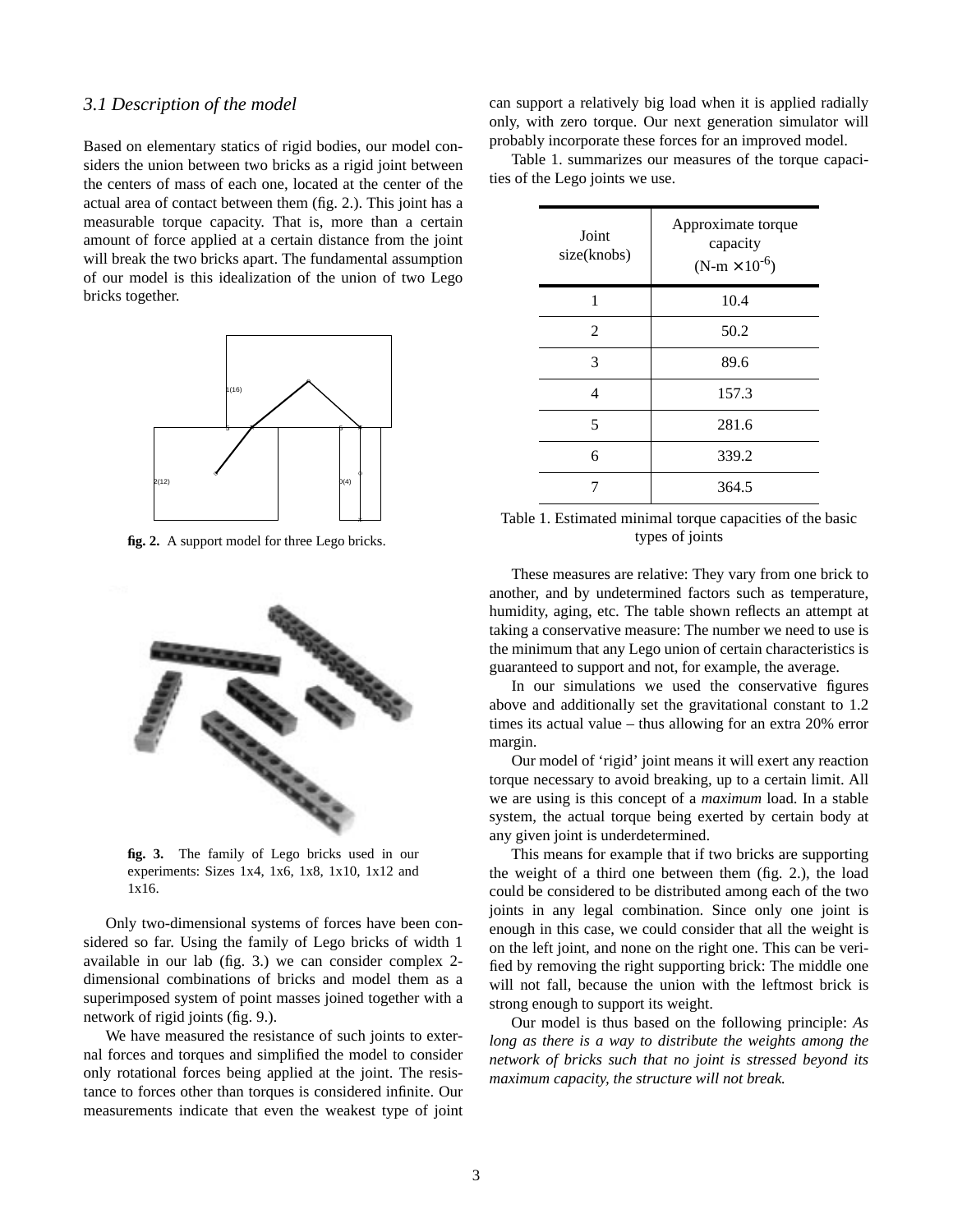The algorithmic rendering of our model is still under development. However, even in its initial state, it worked well enough to use as a basis for fitness testing of structures which were indeed buildable.

This algorithm must find whether or not there exists a distribution of the combined gravitational forces generated by the center of mass of each brick, such that no joint is stressed beyond its maximum capacity.

For each given brick we consider the network of all the joints in the structure as a flow network that will absorb this weight and transmit it to the ground. Each joint can support a certain fraction  $\alpha$  of such a force, given by the formula

$$
\alpha_{j, b} = \frac{K_j}{d_x(j, b) w_b} \tag{1}
$$

for each body *b* and joint *j*, where  $K_j$  is the maximum capacity of the joint,  $d_x(j,b)$  is the distance between the body and the joint along the horizontal axis, and  $w<sub>b</sub>$  the weight of the body.

If a given body *b* is fixed and each edge on the graph on fig. 9. is labeled with the corresponding  $a_{j,b}$  according to (1), a network flow problem ([5], chapter 27) is obtained where a net flow of 1.0 between a source *b* and the two sinks at (5,0) and (20,0) represents a valid distribution of the weight of *b* in the structure.

The complete problem is not reducible, however, to a network flow algorithm, due to the fact that there are multiple forces to be applied at different points, and the capacity of each joint relative to each body varies with the mass of the body and the *x-*distance between body and joint.

Leaving aside the study of better algorithmic implementations, we are using a greedy algorithm: once a solution has been found for the distribution of the first mass, it is fixed, and a remaining capacity for each joint is computed that will conform a reduced network that must support the weight of the next body, and so on.

While there may in fact should be a single solution to the weight distribution for a static Lego structure which might have a simpler algorithm, our ultimate focus is to be able to manage changes under stress loads, and dynamically predict how legos will break. Any structure that is approved as "gravitationally correct" by our simulation possesses a load distribution that does not overstress any joint, and thus will not fall under its own weight. Our evolutionary algorithm might be limited by the simulation when it fails to approve a structure that was physically valid, but still may succeed by working only in the space of 'provable' solutions.

# *3.3 Time complexity*

A second compromise in our simulation will come from the fact that our initial implementation of the simulation algorithm does not scale well. Its worst case running time would be  $O(3^n)$ , where *n* is the number of bricks. Fortunately, in the actual examples, many bricks are connected only to one or two others, thus reducing the number of combinations.

Again this combinatorial explosion problem will ultimately constrain the search space. Only the solutions that can be found by our algorithm in a reasonable time are useful to our evolutionary runs.

We inserted an *ad hoc* limiting parameter into our code to cut off the simulation when it has failed to find a solution after a certain maximum number of iterations.

#### **4 Representation**

Our initial representation to perform evolutionary computation over these structures borrows the standard tree mutation and crossover operators from genetic programming [10]. We have implemented a tree notation for two-dimensional Lego structures. Each node on the tree represents a brick and has one size parameter (either 4, 6, 8, 10, 12 or 16 for the available brick sizes) and four potential sons, each one representing a new brick linked at one of its four corners. When a union is present, a joint size parameter determines the number of overlapping knobs in the union.



**fig. 4.** Example of genetic encoding of bricks

The diagram on fig. 4. represents a 10-brick with its 4 joint sites labeled 0, 1, 2, 3, that is linked to a 6-brick by two overlapping knobs. The corresponding tree could be written in pseudo-Lisp notation as

$$
(10 \text{ nil } (2 (6 \text{ nil nil nil})) \text{ nil nil})
$$
 (2)

A problem with this representation, similar in origin to the problem of valid function parameters in genetic programming, is that it is underconstrained: Only some trees will encode valid Lego structures. No more than one brick can be at each corner, so every son node can have at most three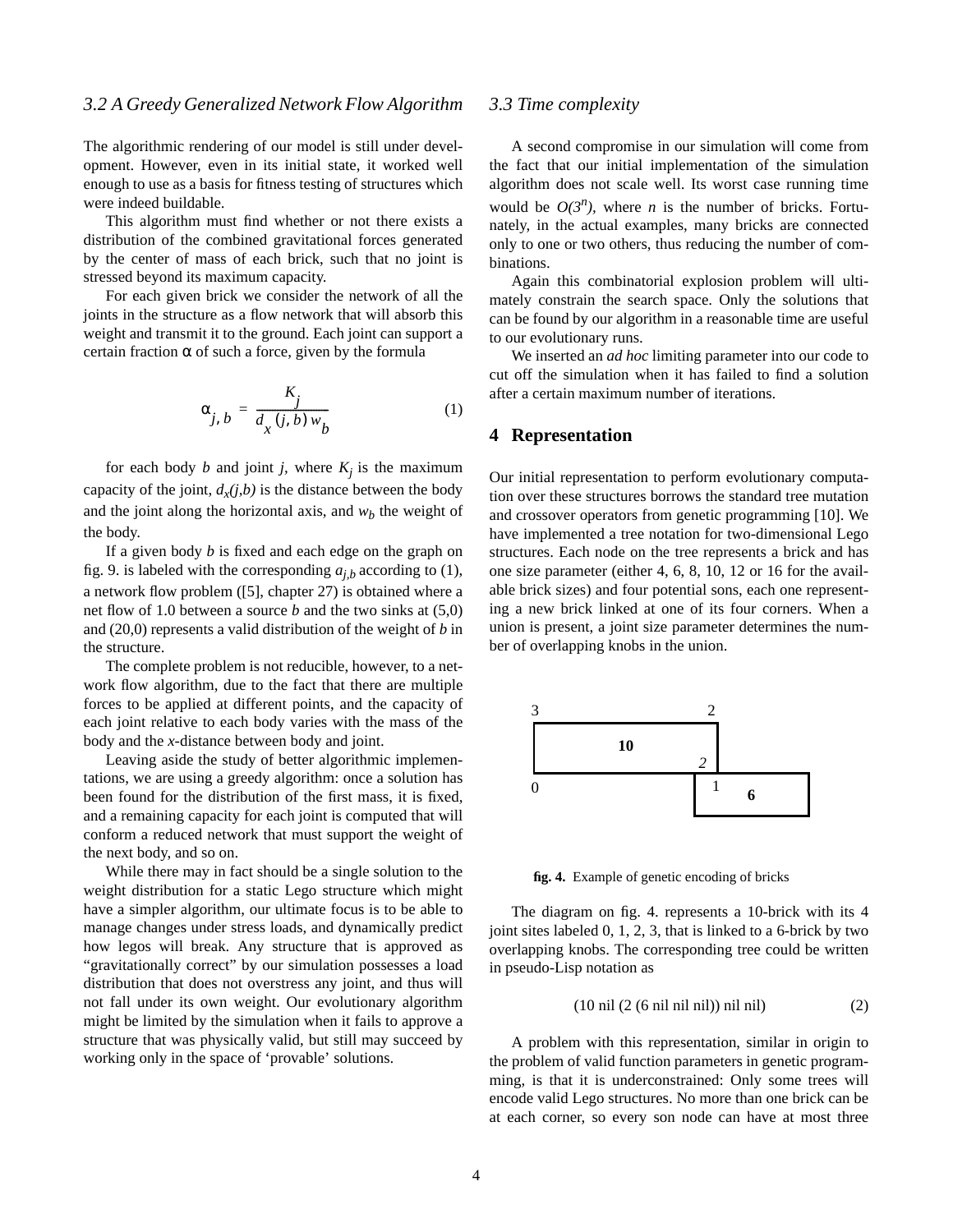descendants, because one of its corners is already accounted for. Joint sizes must also be compatible with each other and in general, two bricks cannot overlap each other. The following extension to (2), for example, is illegal because both 10 bricks would share the same physical space

(10 nil (2 (6 nil nil nil (4 (10 nil nil nil)))) nil nil) (3)

# *4.1 Mutation and Crossover*

There are two possible mutations:

- 1. Mutation of the joint and brick sizes at any random point
- 2. Addition of a single brick at a random empty joint

To implement mutation, a random joint in the tree (or the root) is selected, and, if NIL, mutation 2 is applied, otherwise mutation 1.

The basic crossover operator involves two parent trees out of which random subtrees are selected. The offspring generated has the first subtree removed and replaced by the second.

After mutation or crossover operators are applied, a new, possibly invalid specification tree is formed. The result is expanded one node at a time and overlapping is checked. Whenever an overlap is found the tree is truncated at that site.

With this procedure, a maximum spatially valid subtree is built as the result of crossover or mutation.

Once a valid tree has been obtained, the physical model is constructed and the structure tested for gravitational correctness. If approved, fitness is evaluated and the new individual is added to the population.

# *4.2 Steady State GA with low evolutionary pressure.*

Our goal is not to optimize the evolutionary algorithm, but to show that evolution is indeed possible and our models are physically sound. We use a straightforward steady-state genetic algorithm:

- 1. While maximum fitness < Target fitness
- 2. Do Randomly select mutation or crossover.
- 3. Select 1 (2 for crossover) random individual(s) with fitness proportional probability.
- 4. Apply mutation or crossover operator
- 5. Generate physical model and test for gravitational load
- 6. If the new model will support its own weight.
- 7. Then replace a random individual

with it.(chosen with inverse fitness proportional probability)

We have set the population size to 1000 in all experiments.

#### *4.3 Parallel Asynchronous GA*

We are using a parallel version of this algorithm that runs on an SGI Onyx, a 16 processor MIMD machine. Our parallel GA is asynchronous, that is, each processor iterates independently over steps 1 through 7, without any synchronization states.

Fitness evaluations are the interface between a learning evolutionary algorithm and its environment. In complex, dynamic scenarios, fitness evaluations are time consuming. In many cases —imagine a GA having to generate a control program for obstacle avoidance in a robot— a fitness evaluation can be several orders of magnitude slower than the underlaying GA. Algorithms are then required that may run hundreds of parallel fitness assays independently, without synchronizing before the next round.



**fig. 5.** Our parallel GA works as a population server, under the assumption that fitness evaluations are slow and asynchronous.

Our algorithm conceives the population as a genetic server (fig. 5.) that feeds individuals to all available evaluators and receives fitness values from them. This type of algorithm can run on parallel MIMD machines as well as computer networks where different machines evaluate data for a central genetic engine.

# **5 Results**

#### *5.1 Fitness functions*

For each experiment below we prepare a custom fitness function that will serve both as a measure for the evolutionary selection process and as a tag that reflects our interest in a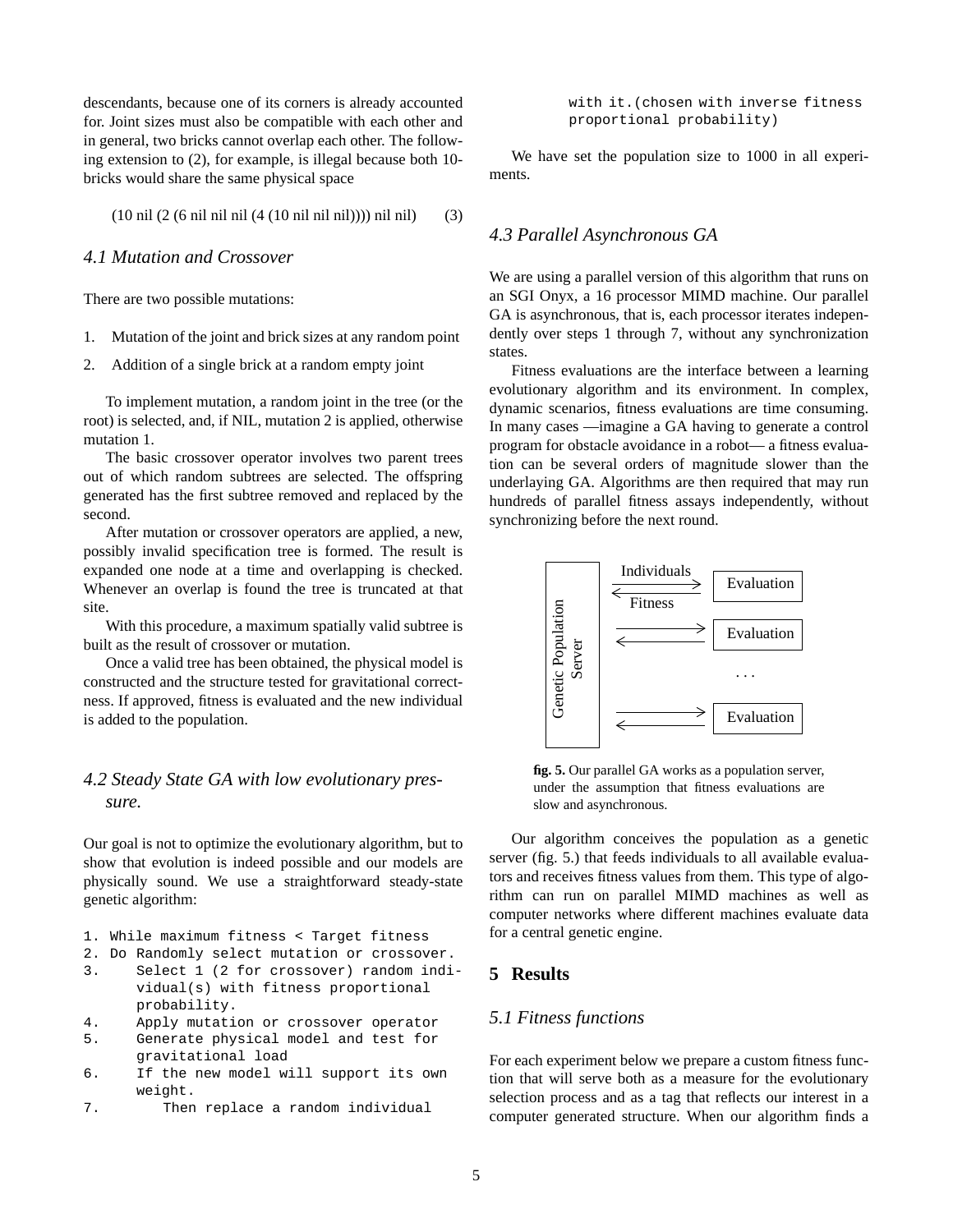new maximum fitness, it saves this 'champion' and offers it as a new and improved candidate solution for the problem.

Throughout the experiments reported in this paper, fitness values have been a combination of three measures:

- 1. *Length* (in a certain direction). We use this fitness measure when the desired structure has to be as long or as big as possible.
- 2. *Normalized distance to a target point*. To avoid an inverse (the smaller the better) fitness, when the algorithm is trying to reach a fixed point we use

$$
Nd(S, T) = 1 - \frac{d(S, T)}{d(0, T)}
$$
(4)

(where *d(S,T)* is the distance between the structure and the target and  $d(0,T)$  the distance between the target and the origin) as a normalized measure in the range  $(0,1)$ .

3. *Supportiveness*. To maximize the external weight that a structure can support, we divide the maximum load supported by a candidate by the target supportiveness we are trying to obtain. This is a fitness measure in the interval (0,1)

We demonstrate the effectiveness of our evolutionary structure and Lego simulator on a set of fitness cases resulting in useful computer designed structures.

#### *5.2 The Bridge*

The goal of our first experiment was to evolve a structure to go over from one table to another in our lab.



**fig. 6.** Our 'Lego Bridge' is an evolutionary algorithm that will attempt to create a selfsupporting Lego structure that, attached to a base plate fixed at one table, reaches another table without any support outside the plate.

Consider a big Lego square plate fixed to the edge of a table in our lab. Our simulation will permit us to predict whether or not a linear structure made of our family of Lego bricks, which starts at the edge of the table and projects itself without any additional support towards the table on the opposite side of the lab, will collapse under its own weight or not.

Our fitness function was set to be the normalized distance from the object to the target point, at Lego coordinates (-150,0).



**fig. 7.** The 'Lego bridge' defined by the scheme of fig. 8. is sitting on our lab table.



**fig. 8.** Brick Structure evolved for a Lego 'bridge' spanning 1.20m over the edge of the table. In all our brick diagrams, the spacial coordinates x, y are expressed in "Lego width units",  $1 \text{ lwu} = 8 \text{ mm}$ . Note that the *x* scale is compressed at a variable rate for visualization of the entire schematic. The number on top is the fitness value.

Our initial results were encouraging. The genetic algorithm reliably builds a structure that goes up and away from the launching base and then has to lower the tip of the struc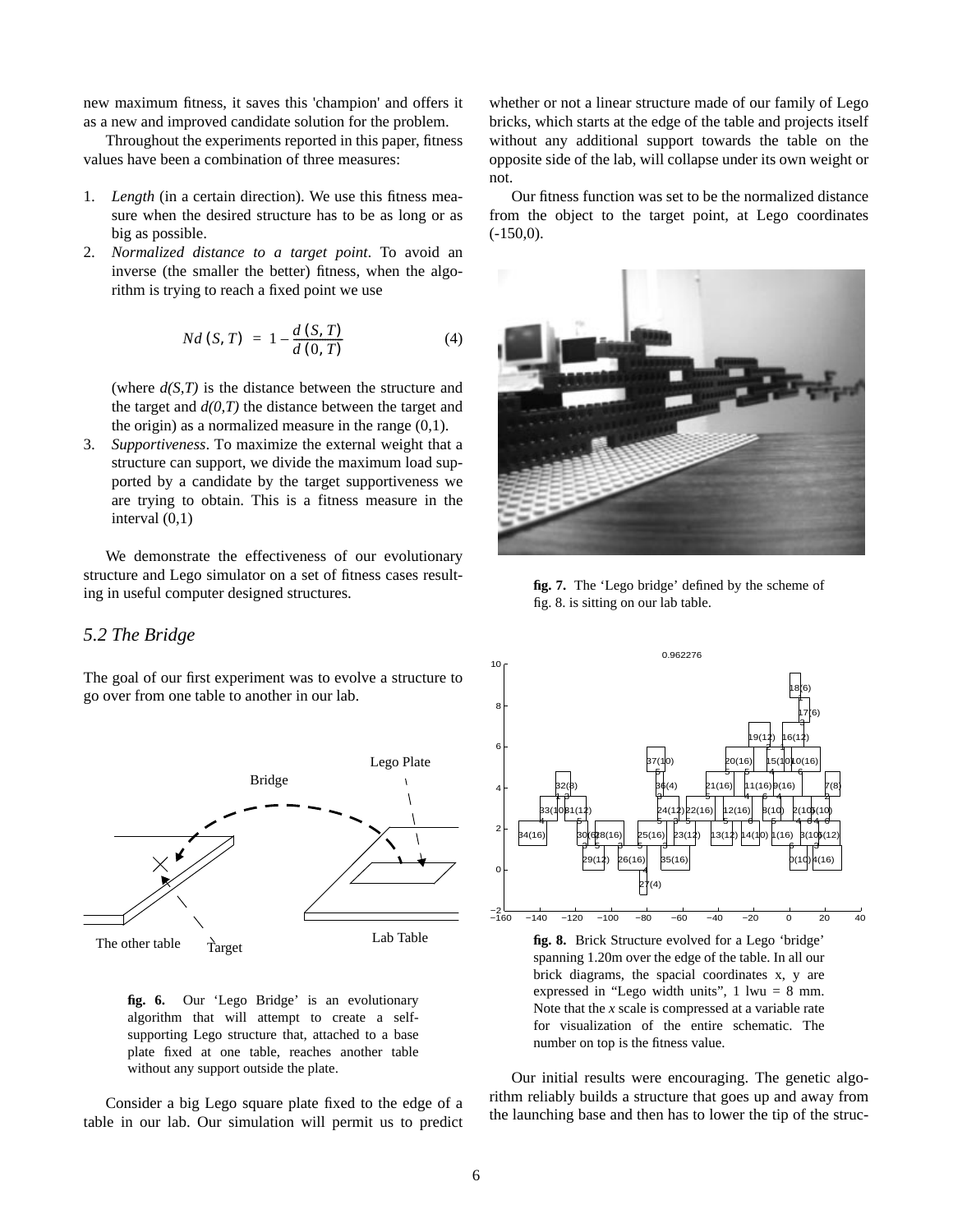ture to get to the target point.

*5.3 Long Bridge*

An example successful run is presented in fig. 8., fig. 9. and the picture of the resulting built Lego bridge in fig. 7. The target fitness of 0.96 was reached after 133,000 iterations.



**fig. 9.** Physical model for the structure on fig. 8. Centers of mass have been marked with circles. Each star is a joint between two of them, and line thickness is proportional to the capacity of each joint.

# −250 −200 −150 −100 −50 0 50 5 10 15  $\overline{2}$ 25 30 0.700369

**fig. 10.** Scheme evolved for the 'Long Bridge' experiment.

Bouyed by our initial success, in our second experiment we removed the 150 unit goal, and simply evolved as long a bridge as possible.

The fitness measure for this experiment is just the length, or stretch over the table measured along the *x* axis. We had to use an iteration cutout to prevent overly complex designs from slowing down our network flow algorithm. Our program thus rejects potentially correct structures when the fitness evaluation takes too long.

After 3,240,000 iterations the structure evolved was 1.67 meters long (207 Lego units), made out of 97 bricks.



**fig. 11.** Long Bridge

This experiment reveals one of the limitations of the model. The structure shows an appreciable downwards bending that was not considered in it.

# *5.4 Scaffold*



**fig. 12.** Scaffold.

After working with bridges, we decided we might need a scaffold: evolve a structure growing along the *y* axis instead of *x*, from the top of the table down to the floor.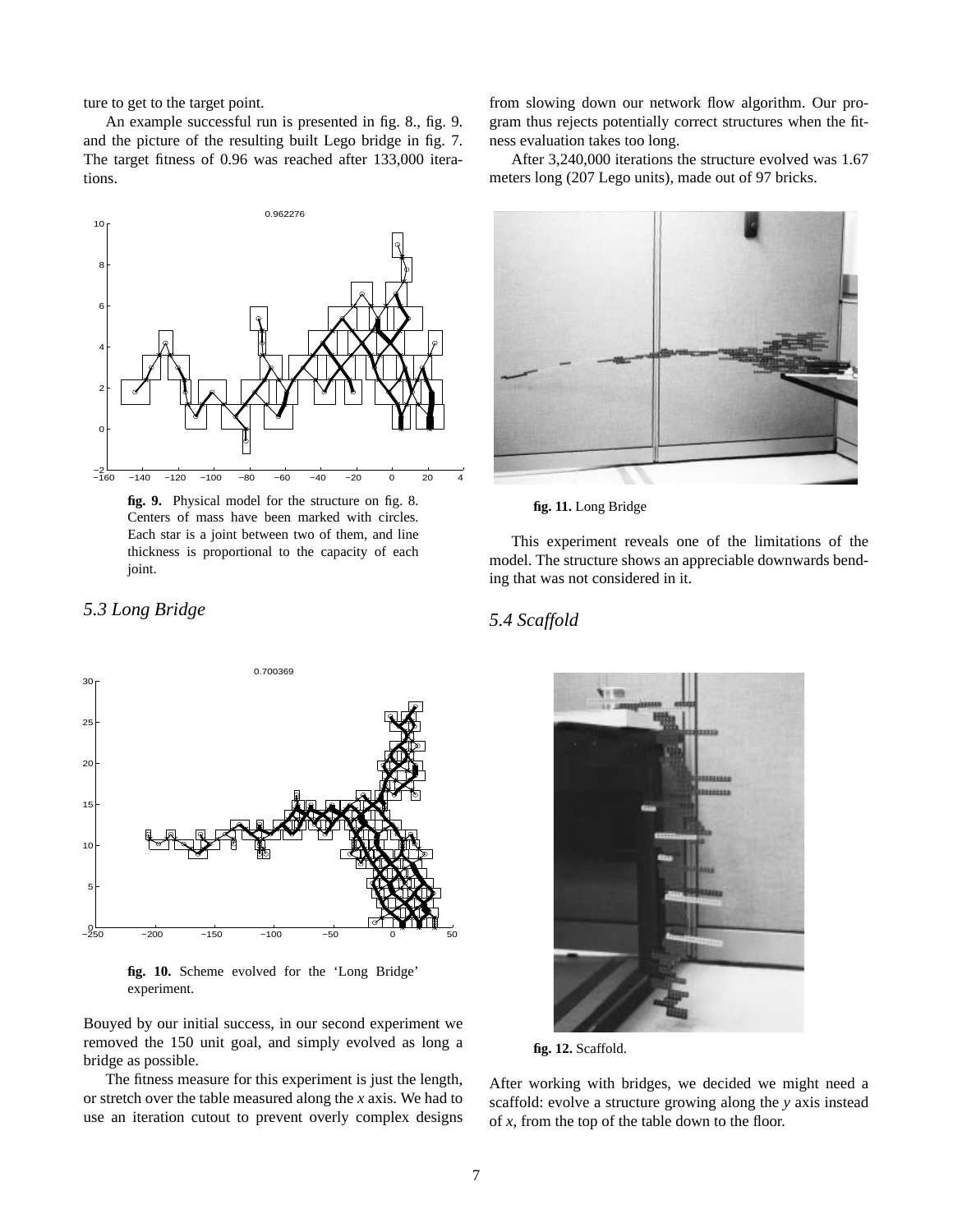The fitness measure was set to be the normalized distance from the object to a target point in the floor, 0.76 m below the table surface.

The answer was found very quickly; the structure has an alien look but does the job. It evolved in 40,000 iterations.

# *5.5 Crane Arm*



**fig. 13.** Crane with evolved crane arm.

In the 'crane' experiments we applied our evolutionary environment to a practical problem: To build the arm of a crane which could carry a load. This is our first experiment in designing a structure which would withstand some dynamics of Lego movement when actually built.

A general crane base was designed providing a motor and a stand base for the arm. Two identical parallel arms are needed to hold an axle at the tip from which the hook will hang.

The algorithm should try to find an arm as strong as possible, given the imposed restrictions. To build the crane we use two arms, with the added benefit of doubling the maximum load.

The fitness function was designed to reward having a brick in the right place (.5 m from the base), and for carrying as much weight at the tip before breaking:

$$
F(S) = \begin{cases} Nd(S, T) & \text{if } Nd(S, T) < 1 \\ 1 + \frac{\max \text{ load}}{0.5 \text{ kg}} & \text{otherwise} \end{cases}
$$
(5)

A crane arm was found that supports a cargo of 148g. Combining two arms we obtained a crane (fig. 13.) that supports a maximum weight of 295 grams at the tip.

The arm obtained here is optimal: it exploits the maximum torque provided by the base on which we wanted it to attach.

# *5.6 Rotating Crane Arm*



**fig. 14.** Rotating crane from iteration 220000

In the same spirit as the previous experiment, we added a degree of freedom making our first "3d" design. The rotating crane also consists of a human design that provides the evolutionary algorithm with a sufficient set of constraints so as to guarantee that the evolved structure will be useful.

In this case we designed a rotating base with a motor to pull from a hook. A diagonal arm has to be evolved, providing height and strength for lifting heavy loads.

The fitness measure used was a combination of the length of the arm and the maximum load supported at the tip:

$$
F(S) = 1 + \text{length}(S) \frac{\text{max load}}{0.25 \text{kg}}
$$
 (6)

Restrictions were imposed to match the base we designed and to force the arm to grow diagonally.



**fig. 15.** Rotating crane from iteration 390000.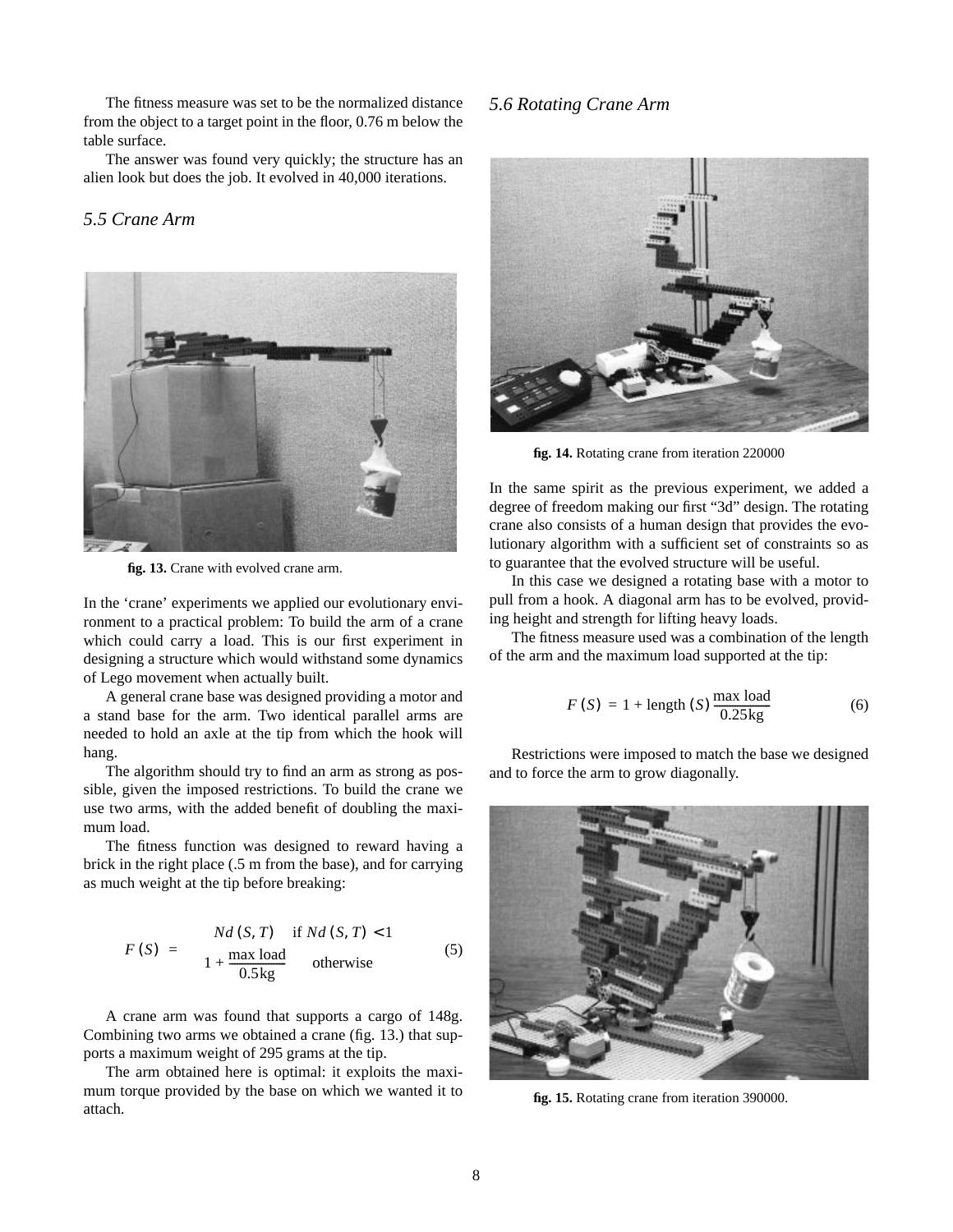We obtained a crane that supports a weight of 500 grams at a height of 19.2 cm. and a distance of 16 cm.

It was interesting to observe how a counterweight structure was evolved, but located at the top, not the base as in real cranes. This is the structure built for the crane shown in fig. 14. Subsequently a stronger and much bigger structure was found in which the counterweight "touched down" and attached itself to the base (fig. 15.).

The graph in fig. 16. shows maximum fitness values averaged over 10 runs of this experiment. Error bars indicate standard deviation.



**fig. 16.** Maximum fitness values over 10 runs of the rotating crane experiment.

#### **6 Future Work**

The greedy algorithm that we are using to calculate our models does not find all possible solutions. The existence of a global solution appears to be reducible to a generalized multi-commodity network flow problem, which is treated with approximation algorithms ([9], [12]). Both greedy and approximation algorithms can be improved through the use of heuristics.

The tree representation for Lego structures is a limiting factor. An improved description will open the third dimension, consider a greater variety of block shapes, and bring genotype and phenotype closer, providing a better ground for evolution of objects of higher complexity. A better representation would also allow composite block structures —such as the well-known bricklayers pattern which holds increased stress —to be discovered and replicated as new basic components [1].

By considering three-dimensional forces and torques and enhancing our modeling of the physical properties of lego structures— a larger universe of buildable objects will be possible. We believe that we can reach some understanding of the dynamic stresses which would be involved in basic Lego mechanisms driven by Lego motors. This would open

the field for evolving active pieces of machinery, including vehicles.

Finally, our basic steady-state GA and our parallel model are elementary approaches which do not take into account many of the advances in the fields of evolutionary computation. An evolutionary algorithm properly tuned for this family of problems can yield improved performance.

# **7 Conclusions**

We have shown that under some constraints, a simulator for objects can be used in an evolutionary computation, and then the objects can be built. This is a little different from evolving controllers for existing robots, and is a step on the way to the full co-evolution of morphology and behavior we believe is necessary for the development of robots and brains of higher complexity than humans can engineer.

Our belief is that in machine learning/evolving systems, more interesting results, such as Sims' creatures or expert backgammon players ([21], [17]), are due more to features of the learning environment than to any sophistication in the learning algorithm itself. By keeping inductive biases and *ad hoc* ingredients to a minimum, we have also demonstrated that interesting real-world behavior can come from a simple virtual model of physics and a basic adaptive algorithm.

Finally, we have only scratched the surface of what is achievable. If we can make a 3-D version of our simulator, and also provide limited dynamics then, besides obvious applications in educational software, we will open the door to a new and fertile area of research in artificial life.

#### **References**

- [1] Angeline, P. J. & Pollack, J. B. (1994). Coevolving High-Level Representations. In C. Langton, (ed.) *Proceedings of the Third Artificial Life Meeting*.
- [2] Bentley, P. J. (1996) *Generic Evolutionary Design of Solid Objects using a Genetic Algorithm.* Ph.D. thesis, Division of Computing and Control Systems, School of Engineering, The University of Huddersfield.
- [3] Chapman, C. D., Saitou, K. and Jakiela, M. J. (1993) Genetic Algorithms as an Approach to Configuration and Topology Design, in *Proceedings of the 1993 Design Automation Conference*, DE-Vol. 65-1. Published by the A.S.M.E., Albuquerque, New Mexico, p. 485-498.
- [4] Cliff, D., Harvey, I., Husbands, P. (1996). Artificial Evolution of Visual Control Systems for Robots. To appear in *From Living Eyes to Seeing Machines* M. Srinivisan and S. Venkatesh (eds.), Oxford University Press.